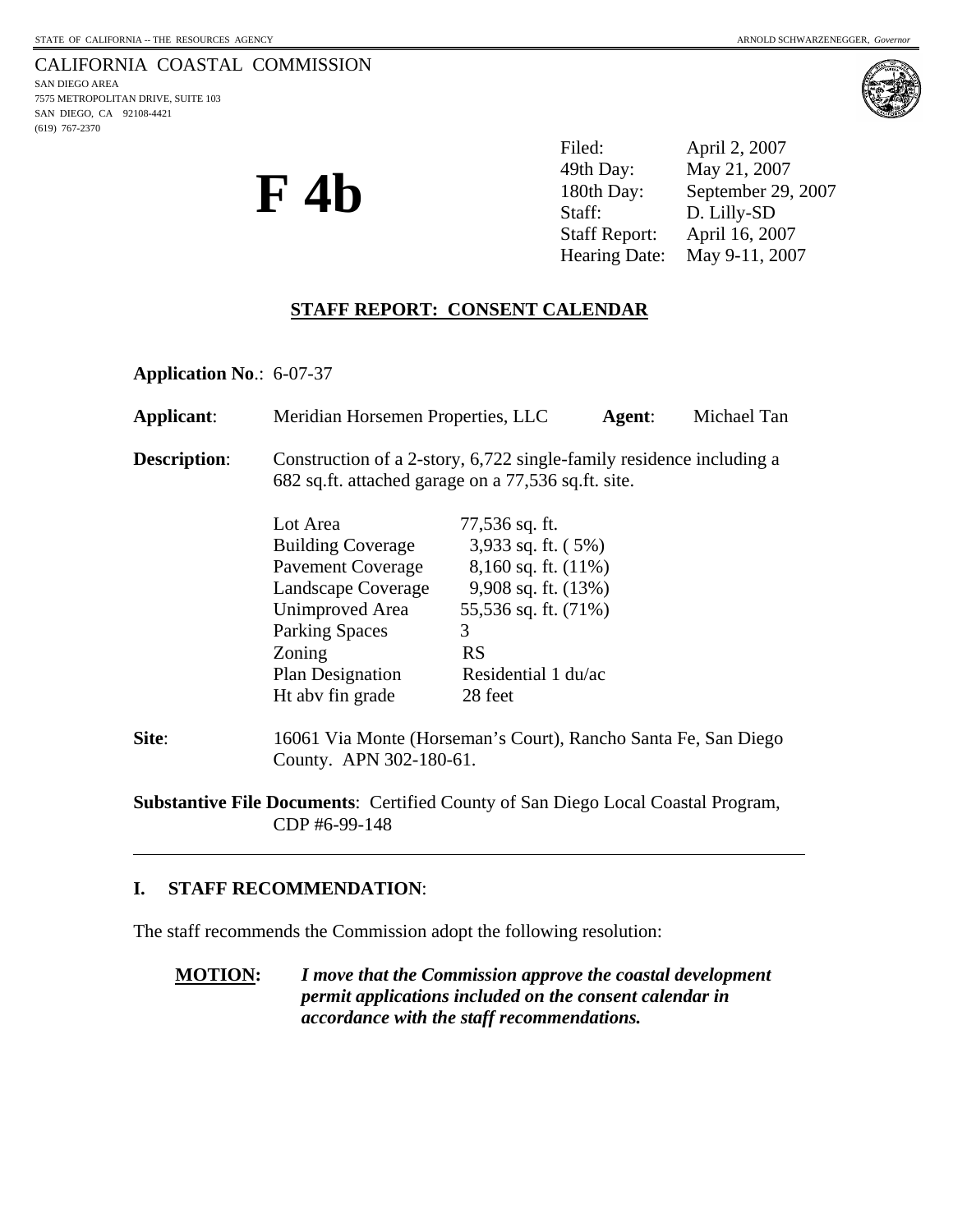### **STAFF RECOMMENDATION TO ADOPT CONSENT CALENDAR:**

Staff recommends a **YES** vote. Passage of this motion will result in approval of all the permits included on the consent calendar. The motion passes only by affirmative vote of a majority of the Commissioners present.

### **II. Standard Conditions**.

See attached page.

## **III. Special Conditions**.

The permit is subject to the following conditions:

## **1. Final Plans. PRIOR TO THE ISSUANCE OF THE COASTAL**

**DEVELOPMENT PERMIT**, the applicants shall submit to the Executive Director for review and written approval, final site, building, elevation and drainage plans for the permitted development that have been approved by the County of San Diego. Said plans shall be in substantial conformance with the plans submitted by bha, inc., date stamped received on 3/20/07, and shall include the following:

 a. A brush management plan for the site approved by the Rancho Santa Fe Fire Department indicating that no vegetation clearing or thinning is required in the existing open space.

b. Runoff from the roof, driveway and other impervious surfaces will be directed into pervious areas on the site (landscaped areas) for infiltration and/or percolation, prior to being conveyed off-site in a non-erosive manner. Drainage from all impervious surfaces shall be directed into landscaped areas in a non-erosive manner prior to discharge off-site.

The permittee shall undertake development in accordance with the approved final plans. Any proposed changes to the approved final plans shall be reported to the Executive Director. No changes to the approved final plans shall occur without an amendment to this coastal development permit unless the Executive Director determines that no amendment is legally required.

**2. Revised Landscaping Plan. PRIOR TO THE ISSUANCE OF THE COASTAL DEVELOPMENT PERMIT**, the applicant shall submit for the review and written approval of the Executive Director a revised final landscape plan developed in consultation with the California Department of Fish and Game and approved by the County of San Diego. Said plan shall be in substantial conformance with the plans submitted with this application by Darsono Design Associations, Inc., date stamped received on 3/20/07, but shall be revised to include the following requirements: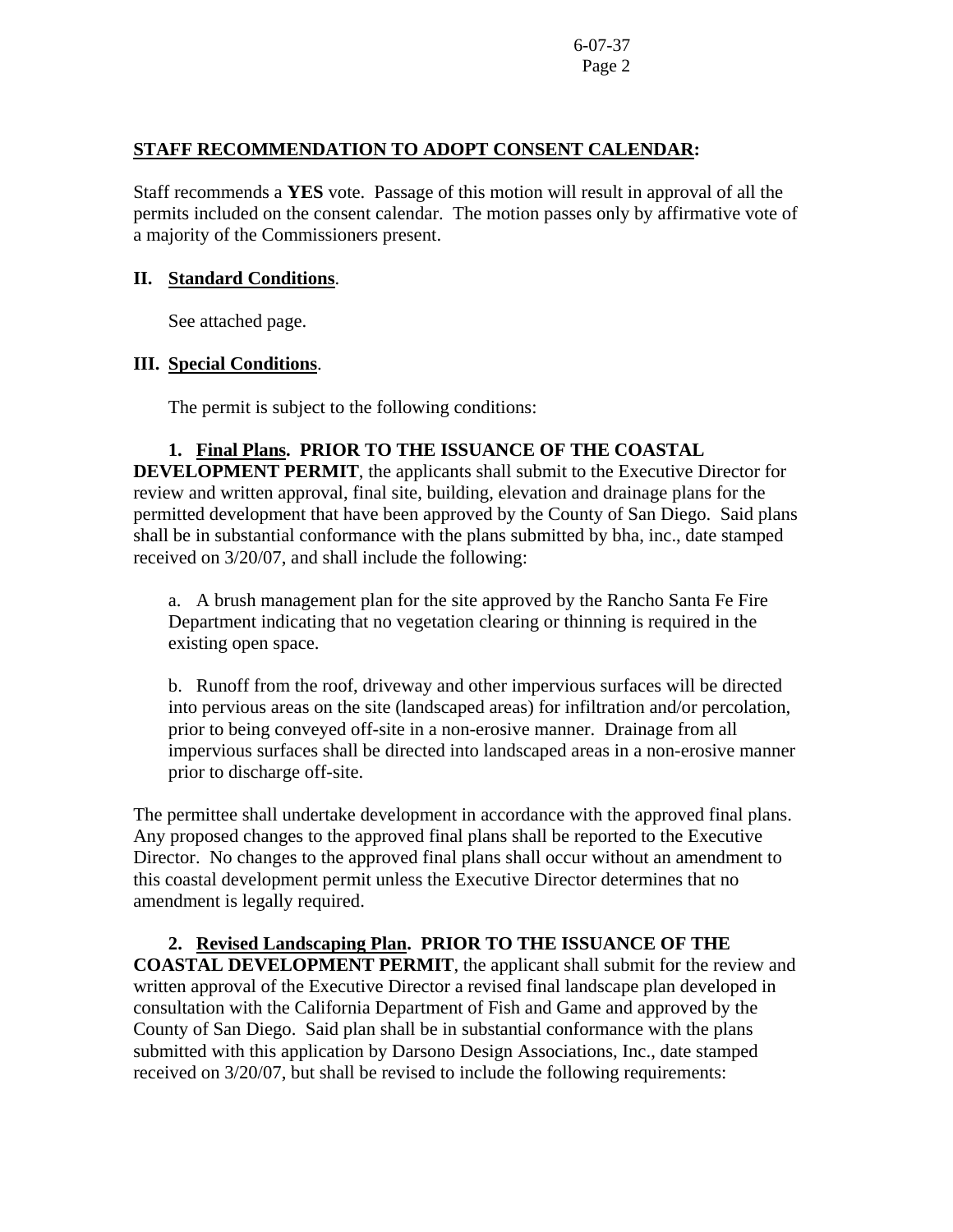a. The landscape palate shall emphasize the use of drought-tolerant native species, but use of drought-tolerant, non-invasive ornamental species and lawn area, is allowed as a small component. No plant species listed as problematic and/or invasive by the California Native Plant Society**,** the California Invasive Plant Council, or as may be identified from time to time by the State of California shall be employed or allowed to naturalize or persist on the site. No plant species listed as 'noxious weed' by the State of California or the U.S. Federal Government shall be utilized.

b. A planting schedule that indicates that the planting plan shall be implemented within 60 days of completion residential construction

c. A written commitment by the applicant that all required plantings shall be maintained in good growing condition, and whenever necessary, shall be replaced with new plant materials to ensure continued compliance with applicable landscape screening requirements.

d. Rodenticides containing any anticoagulant compounds (including, but not limited to, Warfarin, Brodifacoum, Bromadiolone or Diphacinone) shall not be used.

e. Five years from the date of issuance of the coastal development permit, the applicant shall submit for review and written approval of the Executive Director, a landscape monitoring report, prepared by a licensed Landscape Architect or qualified Resource Specialist, that certifies the on-site landscaping is in conformance with the landscape plan approved pursuant to this Special Condition. The monitoring report shall include photographic documentation of plant species and plant coverage.

If the landscape monitoring report indicates the landscaping is not in conformance with or has failed to meet the performance standards specified in the landscaping plan approved pursuant to this permit, the applicant, or successors in interest, shall submit a revised or supplemental landscape plan for the review and written approval of the Executive Director. The revised landscaping plan must be prepared by a licensed Landscape Architect or Resource Specialist and shall specify measures to remediate those portions of the original plan that have failed or are not in conformance with the original approved plan.

The permittee shall undertake the development in accordance with the approved plans. Any proposed changes to the approved plans shall be reported to the Executive Director. No changes to the plans shall occur without a Coastal Commission approved amendment to this coastal development permit unless the Executive Director determines that no amendment is legally required.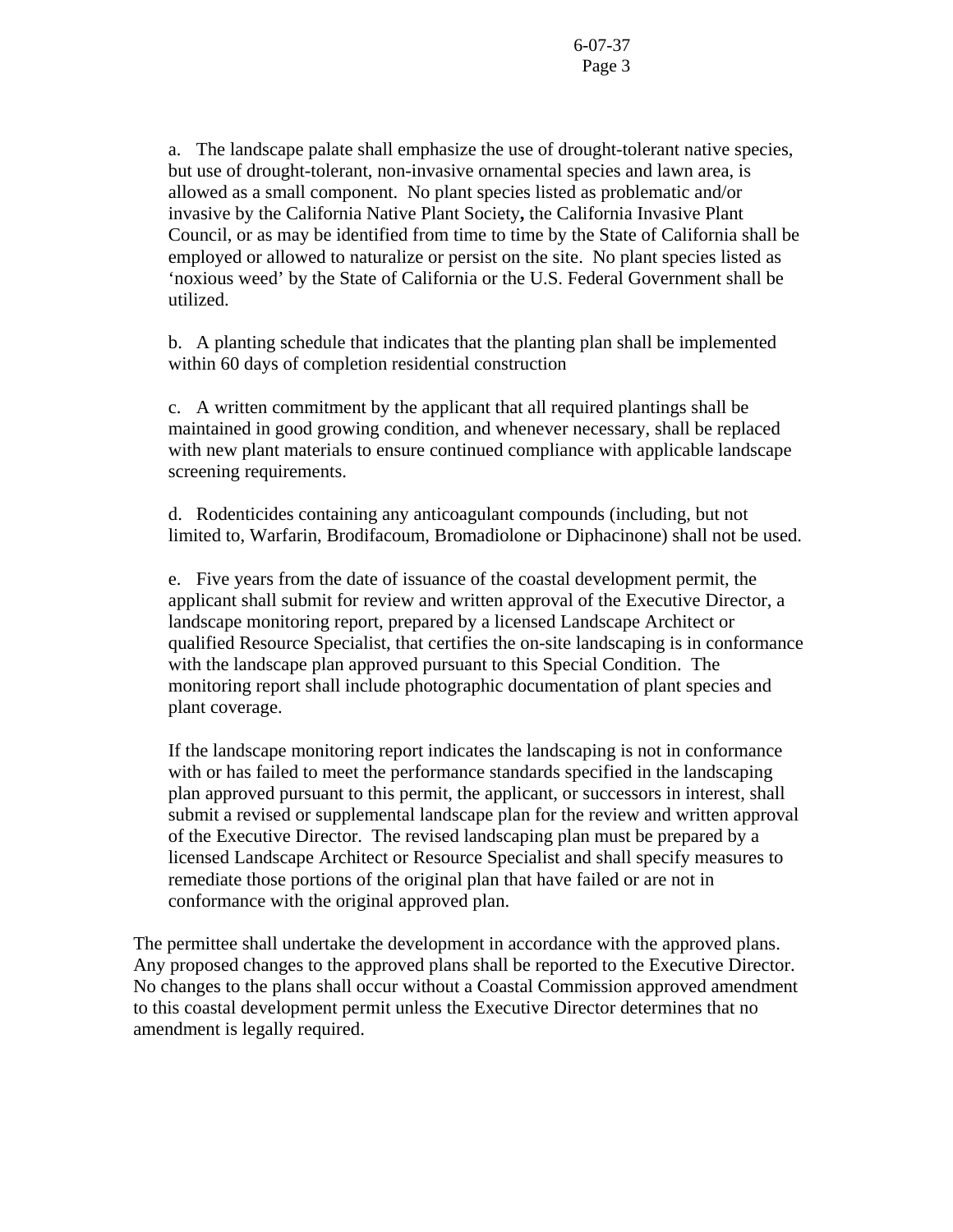**3. Grading/Erosion Control. PRIOR TO THE ISSUANCE OF THE COASTAL DEVELOPMENT PERMIT**, the applicant for shall submit to the Executive Director for review and written approval, final site and grading plans stamped and approved by the County of San Diego with plan notes specifically stating and incorporating the following requirements:

 A. Placement of a silt fence around the project anywhere there is the potential for runoff during construction. Check dams, sand bags, straw bales and gravel bags shall be installed as required in the County's grading ordinance. Hydroseeding, energy dissipation and a stabilized construction entrance shall be implemented as required by the County. All disturbed areas shall be revegetated after grading. The site shall be secured daily after grading with geotextiles, mats and fiber rolls. Concrete, solid waste, sanitary waste and hazardous waste management BMPs shall be used.

 B. Demonstration that all on-site temporary and permanent runoff and erosion control devices are installed and the County of San Diego Engineer has determined that all measures are in place to minimize soil loss from the construction site.

The permittee shall undertake development in accordance with the approved plans. Any proposed changes to the approved erosion control plans shall be reported to the Executive Director. No changes to the approved plans shall occur without an amendment to this coastal development permit unless the Executive Director determines that no amendment is legally required.

**4. Other Special Conditions of Approval.** All special conditions imposed in CDP #6-99-148 shall remain in full force and effect.

## **IV. Findings and Declarations.**

The Commission finds and declares as follows:

**A. Detailed Project Description/History**. The proposed project is construction of a 2-story, 6,722 single-family residence, including a 682 sq.ft. attached garage, on a 77,536 sq.ft. site. The subject site is Lot #2 of a project approved by the Commission in March 2000, for subdivision of a 17.93-acre site into 10 lots (#6-99-148/Horseman's Valley South). The subdivision is located at the northwest corner of Highland Drive and El Camino Real, in an unincorporated area of the County of San Diego.

El Camino Real forms the inland boundary of the Coastal Zone in this area. The area is characterized by large-lot residential development. Across Highland Drive to the south is San Dieguito County Park, a mostly developed park and recreation area.

The subdivision permit included authorization for the construction of internal streets (Horseman's Lane) and installation of utilities and stormwater control BMPs. The permit also established a brush management plan to permanently protect the sensitive on-site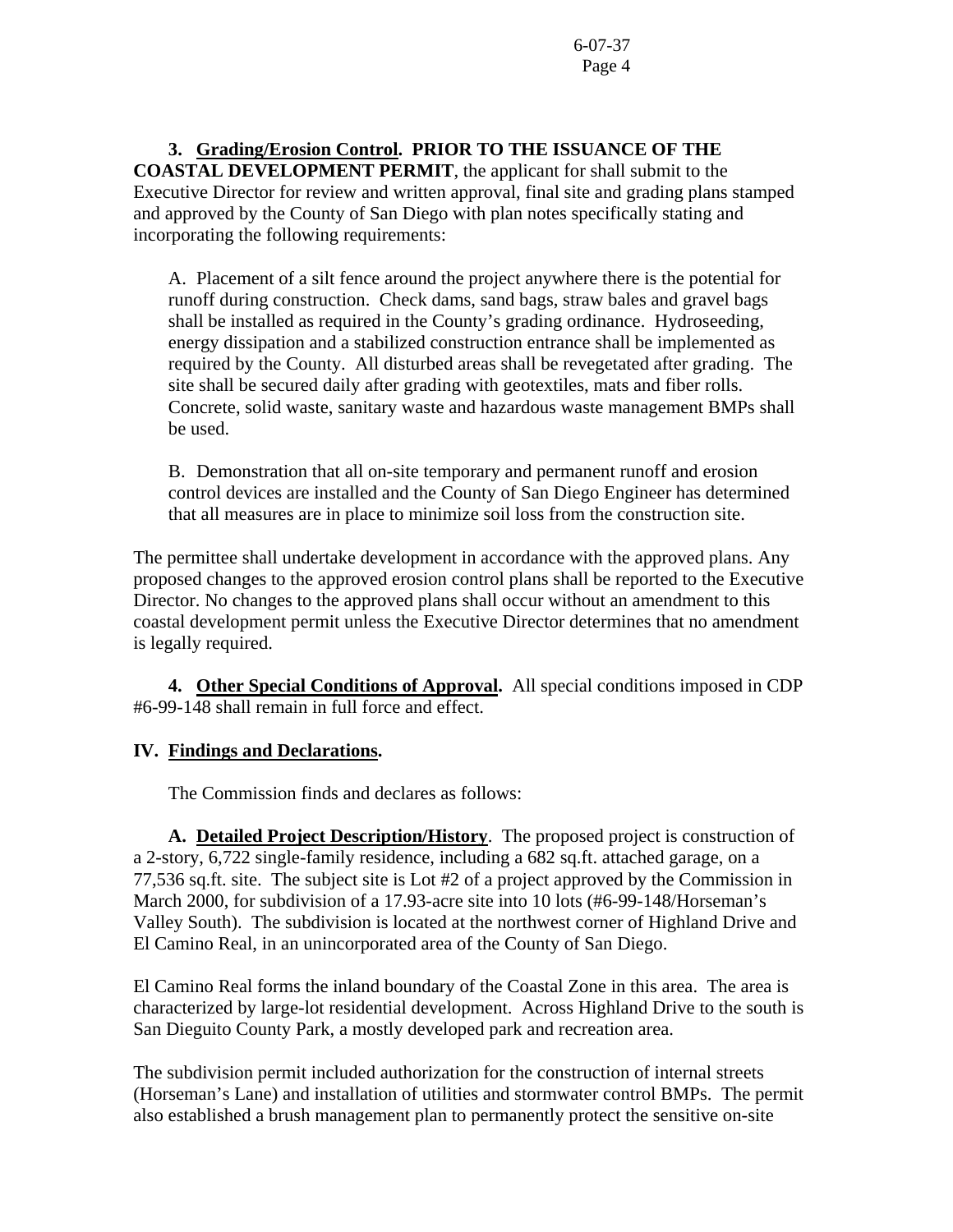habitat from encroachment from future structures or necessary fuel modification for fire safety purposes. The brush management plan consisted of placing the sensitive native vegetation in open space and establishing a 50-foot wide fuel-modification zone next to the open space wherein thinning of vegetation would be permitted, as would such structures and landscaping as permitted by the fire department. In some locations, a noncombustible wall would be constructed between the open space and the fuel-modification zone. Since the subdivision was original approved, the Commission has approved a minor modification of the fuel modification program for Lot #9 (#6-99-148-A2) and construction of five single-family residences within the subdivision (#6-03-76; #6-99- 148-A2). Construction of internal streets and utility improvements has been completed.

The subject site fronts on El Camino Real. There is no native vegetation on the site and no open space designation on the lot. A 50-foot wide fuel modification zone has been designated on the west side of the lot, between the site and an open space area to the west (see Exhibit #\*). Because the access street is located between the subject site and the adjacent open space (within the fuel modification zone), a non-combustible wall was not required on the subject site. The proposed structure will be located more than 100 feet from the open space, and the Rancho Santa Fe Fire Department has given the applicant a preliminary indication that no vegetation removal within approved open space areas would be required. Special Condition #1 requires the submittal of final plans, stamped and approved by the Fire Department, confirming that no fuel modification of any kind will occur in open space. Special Condition #2 requires a landscaping plan that ensures no invasive plant species will be planted on the site that could impact the sensitive resources in the adjacent open space. Special Condition #3 requires implementation of a grading and erosion control plan incorporating and permanent runoff and erosion control devices to ensure downstream resources are protected. Special Condition #4 states that the conditions imposed in CDP #6-99-148 remain in full force and effect.

The project site is located within the unincorporated County of San Diego. The Chapter 3 policies of the Coastal Act are the standard of review.

**B. Biological Resources**. The site is located with the Coastal Resource Protection (CRP) Overlay Zone identified in the County's certified LCP. The overlay was developed in response to Coastal Act policies 30240 and 30251 and restricts the alteration of natural landforms and protects sensitive habitats. The CRP Overlay limits the development of naturally vegetated slopes in excess of 25% grade. Section 30231 of the Coastal Act requires that coastal waters are protected and runoff minimized.

The proposed development will not have an adverse impact any natural steep slopes or sensitive habitat, and will not result in erosion or adverse impacts to water quality. Thus, the project is consistent with the provisions of the CRP ordinance and with the resource and visual protection policies of Chapter 3 of the Coastal Act.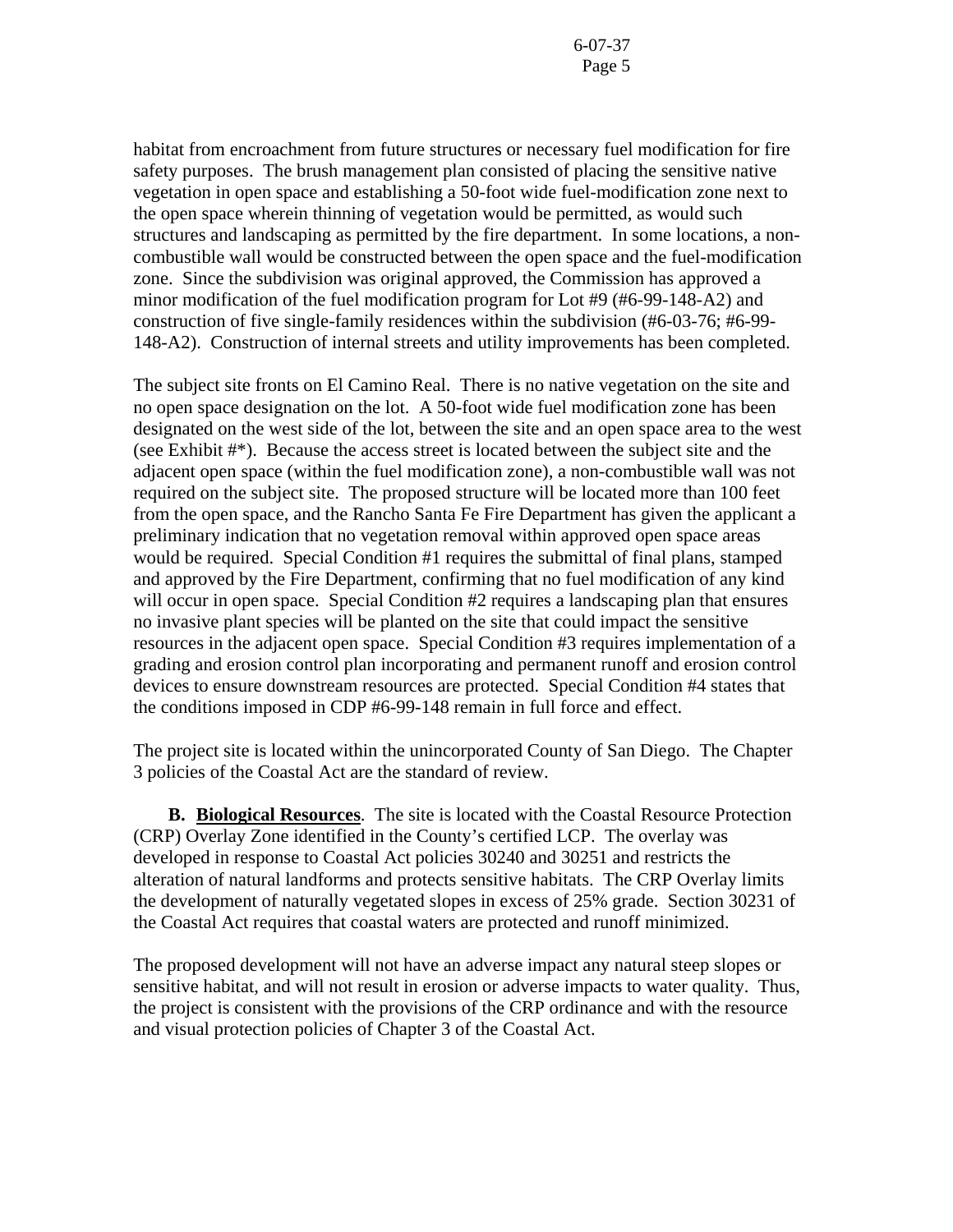**C. Community Character/Visual Quality.** The development is located within an approved subdivision and, as conditioned, will be compatible with the character and scale of the surrounding area and will not impact public views. Therefore, the Commission finds that the development, as conditioned, conforms to Section 30251 of the Coastal Act.

**D. Local Coastal Planning**. The County of San Diego does not have an effectively certified LCP. As conditioned, the proposed development will be consistent with Chapter 3 of the Coastal Act. Approval of the project, as conditioned, will not prejudice the ability of the local government to prepare a Local Coastal Program that is in conformity with the provisions of Chapter 3.

 **E. California Environmental Quality Act**. As conditioned, there are no feasible alternatives or feasible mitigation measures available which would substantially lessen any significant adverse effect which the activity may have on the environment. Therefore, the Commission finds that the proposed project, as conditioned to mitigate the identified impacts, is the least environmentally damaging feasible alternative and is consistent with the requirements of the Coastal Act to conform to CEQA.

## **STANDARD CONDITIONS:**

- 1. Notice of Receipt and Acknowledgment. The permit is not valid and development shall not commence until a copy of the permit, signed by the permittee or authorized agent, acknowledging receipt of the permit and acceptance of the terms and conditions, is returned to the Commission office.
- 2. Expiration. If development has not commenced, the permit will expire two years from the date on which the Commission voted on the application. Development shall be pursued in a diligent manner and completed in a reasonable period of time. Application for extension of the permit must be made prior to the expiration date.
- 3. Interpretation. Any questions of intent or interpretation of any condition will be resolved by the Executive Director or the Commission.
- 4. Assignment. The permit may be assigned to any qualified person, provided assignee files with the Commission an affidavit accepting all terms and conditions of the permit.
- 5. Terms and Conditions Run with the Land. These terms and conditions shall be perpetual, and it is the intention of the Commission and the permittee to bind all future owners and possessors of the subject property to the terms and conditions.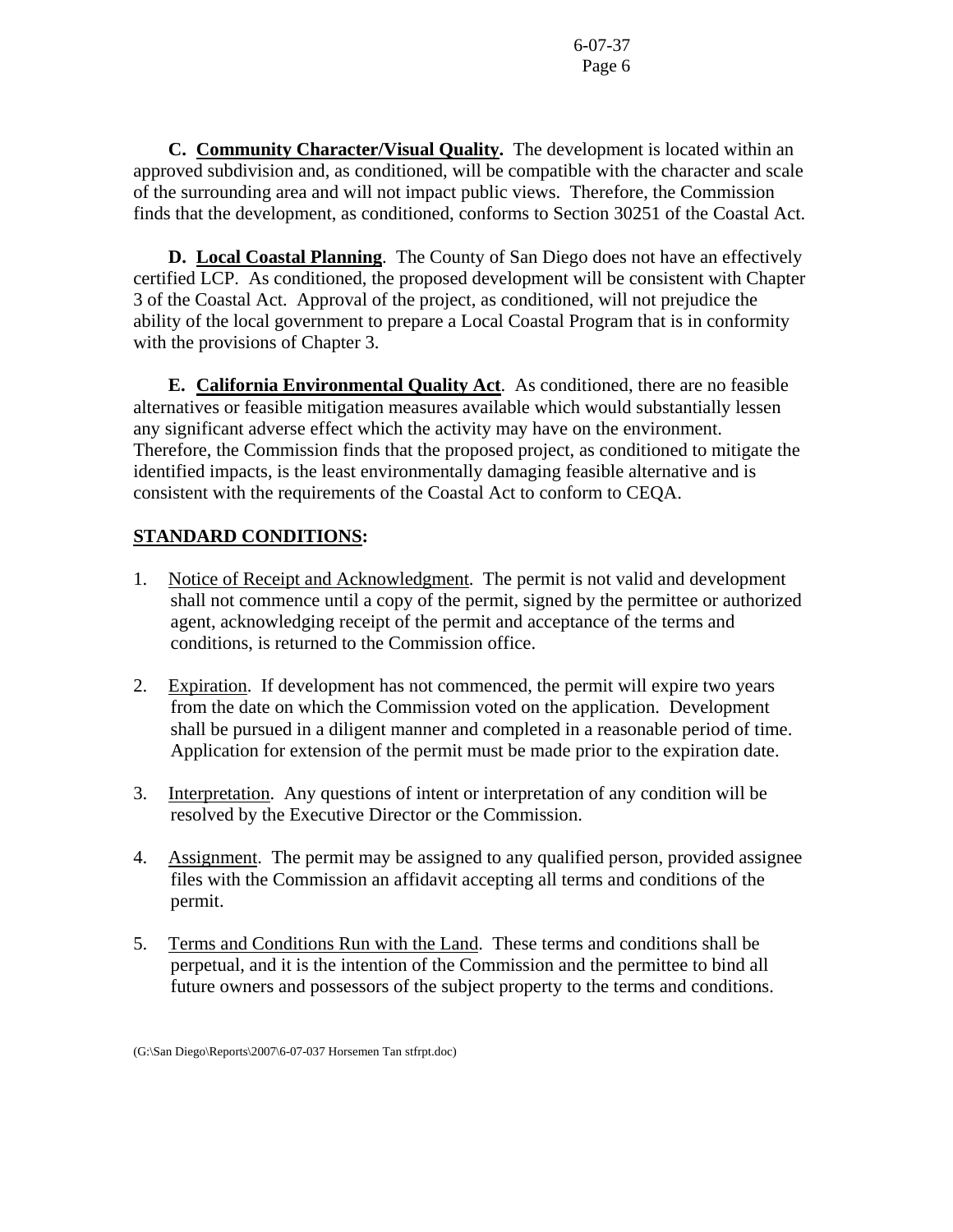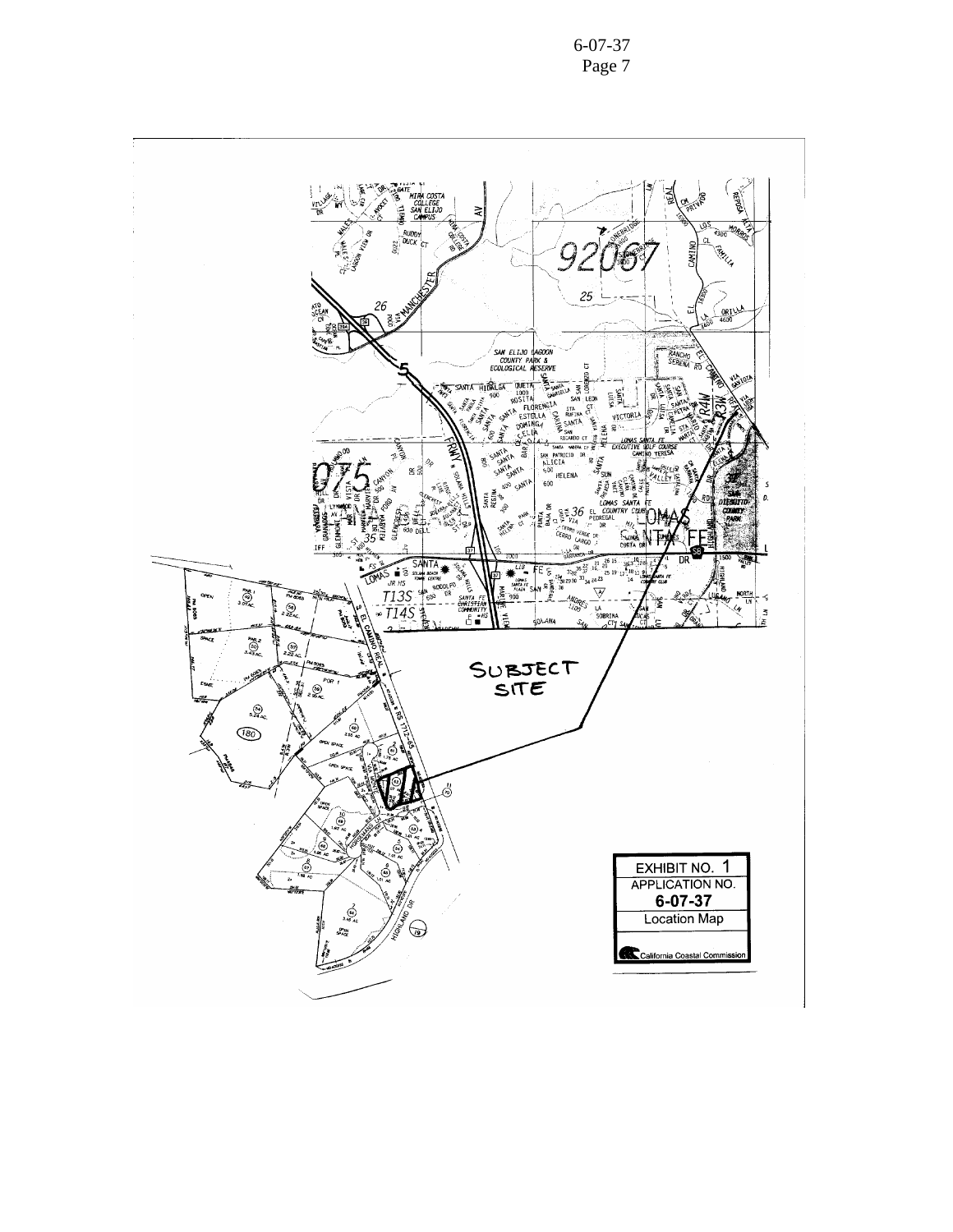6-07-37 Page 8